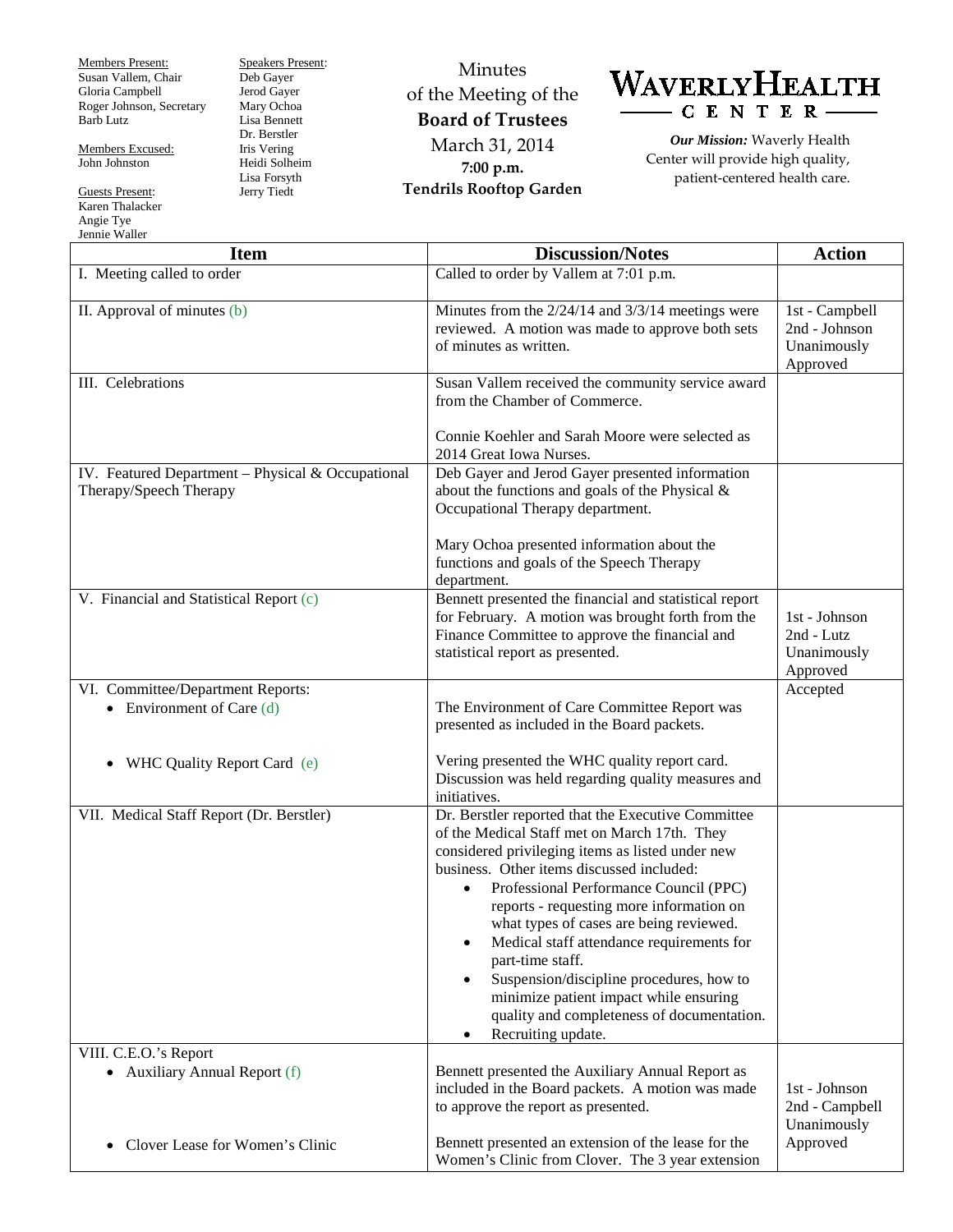|                                                                                                                                                                                                                                                                                                                                                                                                                                      | includes a $2 \frac{1}{2}$ % increase as specified in the<br>original agreement. A motion was made to approve<br>the extension of the lease as presented with new rates<br>being effective 8/1/14.                                                                                                                                                           | $1st$ - Lutz<br>2nd - Campbell<br>Unanimously<br>Approved  |
|--------------------------------------------------------------------------------------------------------------------------------------------------------------------------------------------------------------------------------------------------------------------------------------------------------------------------------------------------------------------------------------------------------------------------------------|--------------------------------------------------------------------------------------------------------------------------------------------------------------------------------------------------------------------------------------------------------------------------------------------------------------------------------------------------------------|------------------------------------------------------------|
| IX. Old Business<br>• Christophel Clinic Expansion                                                                                                                                                                                                                                                                                                                                                                                   | Solheim reported that we are moved into the clinic<br>and it is fully operational. She noted that the project<br>was completed at approximately \$15,000 under<br>budget.                                                                                                                                                                                    |                                                            |
| <b>Nuclear Medicine</b><br>$\bullet$                                                                                                                                                                                                                                                                                                                                                                                                 | Bennett reported that nuclear medicine services are<br>up and going.                                                                                                                                                                                                                                                                                         |                                                            |
| Recruitment Update<br>$\bullet$                                                                                                                                                                                                                                                                                                                                                                                                      | Bennett presented an update on recruiting, noting<br>that we are hoping to have the general surgeon<br>position filled by this fall. Dr. Berstler noted that<br>Rohlf Memorial Clinic has signed a new family<br>practice doctor who will begin practice in<br>September, 2016.                                                                              |                                                            |
| X. New Business<br>• Change of Status – Provisional to Regular<br>Appointment to Medical Staff:<br>$\blacksquare$ Margo Soppe, PA-C – Active, Family<br>Practice, WHC<br>Continuation of Provisional Appointment to<br><b>Medical Staff:</b><br><b>Jan Davis, ARNP</b> – Consulting,<br>Gerontology, CVMS<br>• Erica Jensen, ARNP - Consulting, Family<br>Practice, CVMS<br>Toni Luck, ARNP - Courtesy, Family<br>Practice, Covenant | Privileging items were presented as individually<br>listed at left. All files have been reviewed by the<br>Executive Committee of the Medical Staff. The<br>Executive Committee recommends approval. A<br>motion was made to approve all privileging items as<br>individually considered and recommended by the<br>Executive Committee of the Medical Staff. | 1st - Campbell<br>2nd - Lutz<br>Unanimously<br>Approved    |
| New/Revised Policies & Procedures: None<br>٠                                                                                                                                                                                                                                                                                                                                                                                         | There were no new/revised policies.                                                                                                                                                                                                                                                                                                                          |                                                            |
| <b>Deleted Policies:</b><br>• Blood bank Specimen Collection with<br>Outpatient Orders (Changed to SOP)                                                                                                                                                                                                                                                                                                                              | A motion was made to retire the policy listed at left.                                                                                                                                                                                                                                                                                                       | 1st - Johnson<br>2nd - Campbell<br>Unanimously<br>Approved |
| Finance Committee $(g1)$<br>$\bullet$                                                                                                                                                                                                                                                                                                                                                                                                | Bennett reported that the Finance Committee met on<br>March 27. Minutes from the meeting were included<br>in the Board packet.                                                                                                                                                                                                                               |                                                            |
| • Capital Request – Virtual Desktops \$63,453<br>(funded by Foundation) (g2)                                                                                                                                                                                                                                                                                                                                                         | Tiedt presented a capital request for Virtual<br>Desktops. It was noted that this request is being<br>funded by the Foundation. A motion was brought<br>forth from the Finance Committee to approve the<br>request for Virtual Desktops at a cost not to exceed<br>\$63,453.                                                                                 | 1st - Lutz<br>2nd - Johnson<br>Unanimously<br>Approved     |
| • Capital Purchase FYI - HL7 Connections<br>\$6404.38                                                                                                                                                                                                                                                                                                                                                                                | Tiedt reported that we are purchasing 5 additional<br>HL7 Connections at a cost of \$6,404.38.                                                                                                                                                                                                                                                               |                                                            |
| • Charity Care                                                                                                                                                                                                                                                                                                                                                                                                                       | There were no applications for charity care.                                                                                                                                                                                                                                                                                                                 |                                                            |
| Planetree Report<br>$\bullet$                                                                                                                                                                                                                                                                                                                                                                                                        | Forsyth reported that we are currently planning<br>Planetree retreats for this fall. In addition to<br>employees, Board members, volunteers & medical<br>staff will be invited to attend. Forsyth noted that we<br>are beginning the re-designation process and will                                                                                         |                                                            |